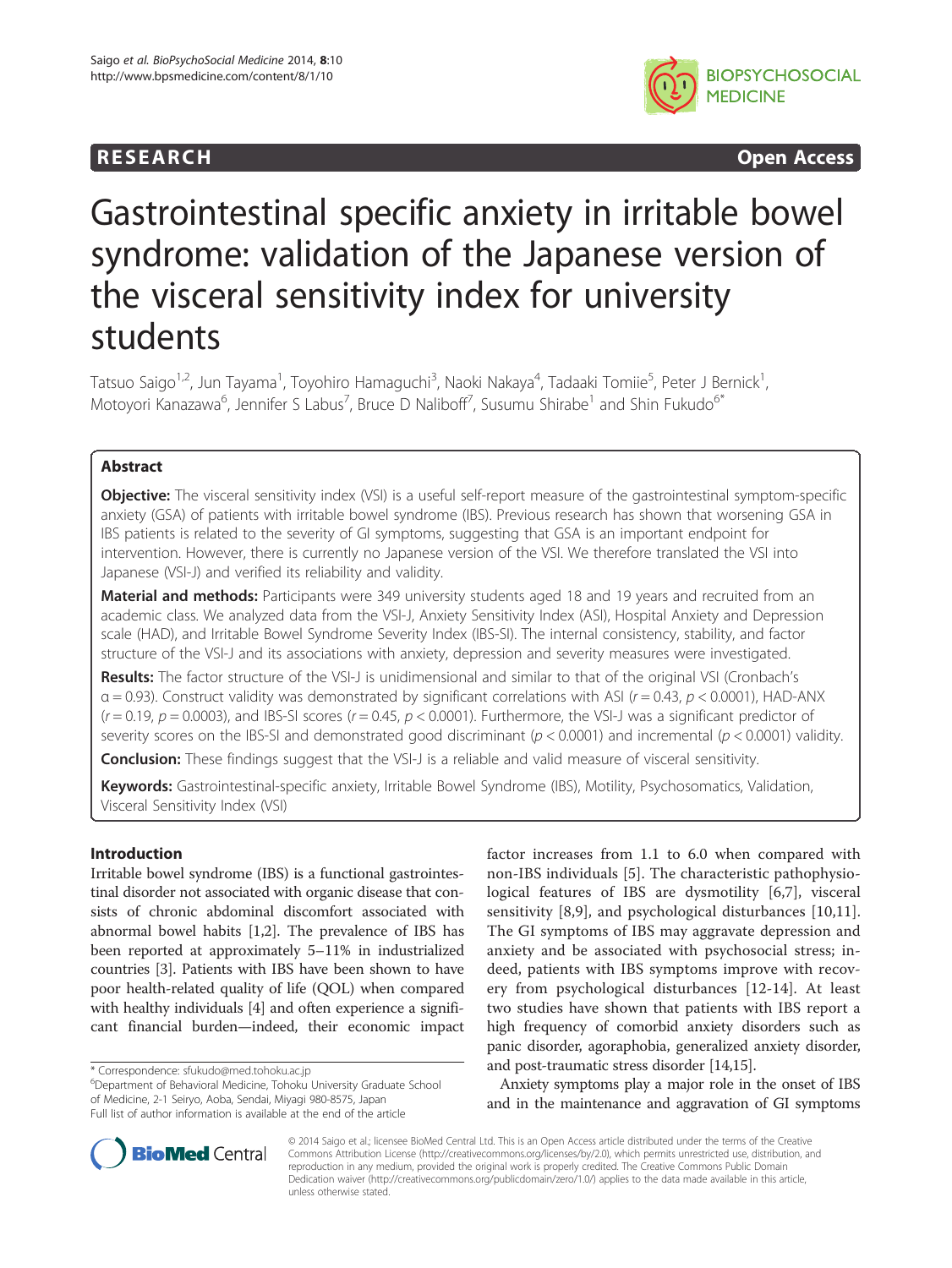[[15](#page-8-0)]. Further, in IBS, the maintenance and aggravation of GI symptoms and pain is related to brain function through the emotional motor system (EMS) and responses of the neuroendocrine and autonomic nervous systems [[16](#page-8-0)]. For example, in studies that used colonic barostats, the thalamus, insular cortex, anterior cingulate gyrus, and prefrontal cortex were activated; these activations were associated with abdominal pain and psychological abnormalities such as anxiety and depression [\[12,17-19](#page-8-0)]. Patients with IBS show greater activation of the prefrontal cortex and anterior cingulate gyrus than do healthy individuals, and also perceive more abdominal pain [\[12](#page-8-0),[16-18](#page-8-0)]. Patients with IBS also demonstrate enhanced pathological vigilance and selective attention for their GI symptoms [[20,21\]](#page-8-0). Thus, the association of brain function with pathological vigilance and selective attention for GI symptoms suggests a neurophysiological foundation for visceral sensitivity [\[22-24\]](#page-8-0). GI symptoms are not only external stressors but also act as internal stressors by causing and aggravating anxiety (gastrointestinal-specific anxiety: GSA) [\[25](#page-8-0)]. Excessive activity of the amygdala can activate the insular cortex [[26](#page-8-0)], prefrontal cortex, and the anterior cingulate gyrus, which ultimately may lead to GSA and aggravated GI symptoms [[4](#page-8-0),[27](#page-8-0)]. Interventions aimed at reducing GSA associated with IBS should therefore contribute to an improvement in the QOL of patients with IBS [\[27,28\]](#page-8-0).

GSA is defined as "the cognitive, affective, and behavioral response stemming from fear of GI sensations, symptoms, and the context in which these visceral sensations and symptoms occur" (28, p.89). For example, the fear of visceral sensations and GI symptoms is related to situations involving restaurants, parties, or firsttime visits to locations where bathroom facilities are unknown or difficult to reach; such experiences may cause particular cognitive or behavioral responses. IBS patients may engage in avoidance behaviors that cause GSA, increase vigilance or attention to visceral sensations, and show excessive reactions to low-level visceral sensation [[29\]](#page-8-0). Labus et al. [\[27\]](#page-8-0) have developed the Visceral Sensitivity Index (VSI) to assess specific GSA seen in patients with IBS.

The validity and reliability of the VSI have been confirmed in several studies (27 28, 30). In studies with both university students and IBS patients, the VSI has been shown to have a unidimensional factor structure [\[27,28](#page-8-0)]. A high level of internal consistency has been demonstrated in a combined group of younger healthy participants, IBS patients (Cronbach's α ranging from 0.90 to 0.92), and adults with IBS (Cronbach's  $\alpha = 0.93$ ) [[27,28\]](#page-8-0). Test-retest reliability estimates showed that, four weeks after testing, the inter-class coefficient was 0.86 [\[30](#page-8-0)]. Further, the construct validity has been extensively studied; results for the original VSI show moderate to strong positive correlations with measures of anxiety sensitivity (AS), state anxiety, and severity of GI symptoms [[27,28,30](#page-8-0)]. The original VSI also showed a strong positive correlation with the depressive symptoms of IBS patients, but there was no significant correlation with the depressive symptoms of university students with IBS [[28\]](#page-8-0). In addition, the Norwegian version of the VSI showed no correlation with the depressive symptoms or indicators of food sensitivity of IBS patients [[30\]](#page-8-0).

There is currently no Japanese version of the VSI; however, there is a clear need for such an instrument because it could be useful for verifying treatment effects in IBS patients and may therefore be indispensable for the future development of IBS treatments [[27](#page-8-0)]. In the present study, we report our newly developed Japanese version of the VSI and test its validity and reliability. Reliability and validity have been confirmed in a previous analog study of university students [\[28](#page-8-0)]. As a large sample was necessary to develop the Japanese version of the VSI, the present study was conducted with a sample of university students, including those with symptoms of IBS. We then tested the following hypotheses.

- 1. The Japanese version of the VSI will exhibit a unidimensional factor structure.
- 2. The Japanese version of the VSI will show moderate positive correlations with measures of AS, state anxiety, and the severity of IBS symptoms; furthermore, it will show weak positive correlations with measures of depressive symptoms.
- 3. The Japanese version of the VSI will predict the severity of IBS symptoms after controlling for AS and state anxiety.

# Methods

#### **Participants**

We recruited 875 undergraduate student participants from Nagasaki University in Japan; Figure [1](#page-2-0) shows the selection process. For the present study, we were interested in younger participants (less than 20 years old). After screening for age, the data of 349 students (male = 207, female = 142, mean age = 19 years) was available for analysis. The participants answered all items on the VSI questionnaire.

#### Japanese Version of the Visceral Sensitivity Index (VSI-J)

The VSI was translated into Japanese using a standardized procedure. Two researchers, one a clinical psychologist knowledgeable in psychosomatic medicine, translated the original version. A medical doctor who specializes in psychosomatic medicine then confirmed the consistency of the translated Japanese version. A bilingual researcher (native English speaker) back-translated the Japanese VSI into English. The VSI-J was established after comparing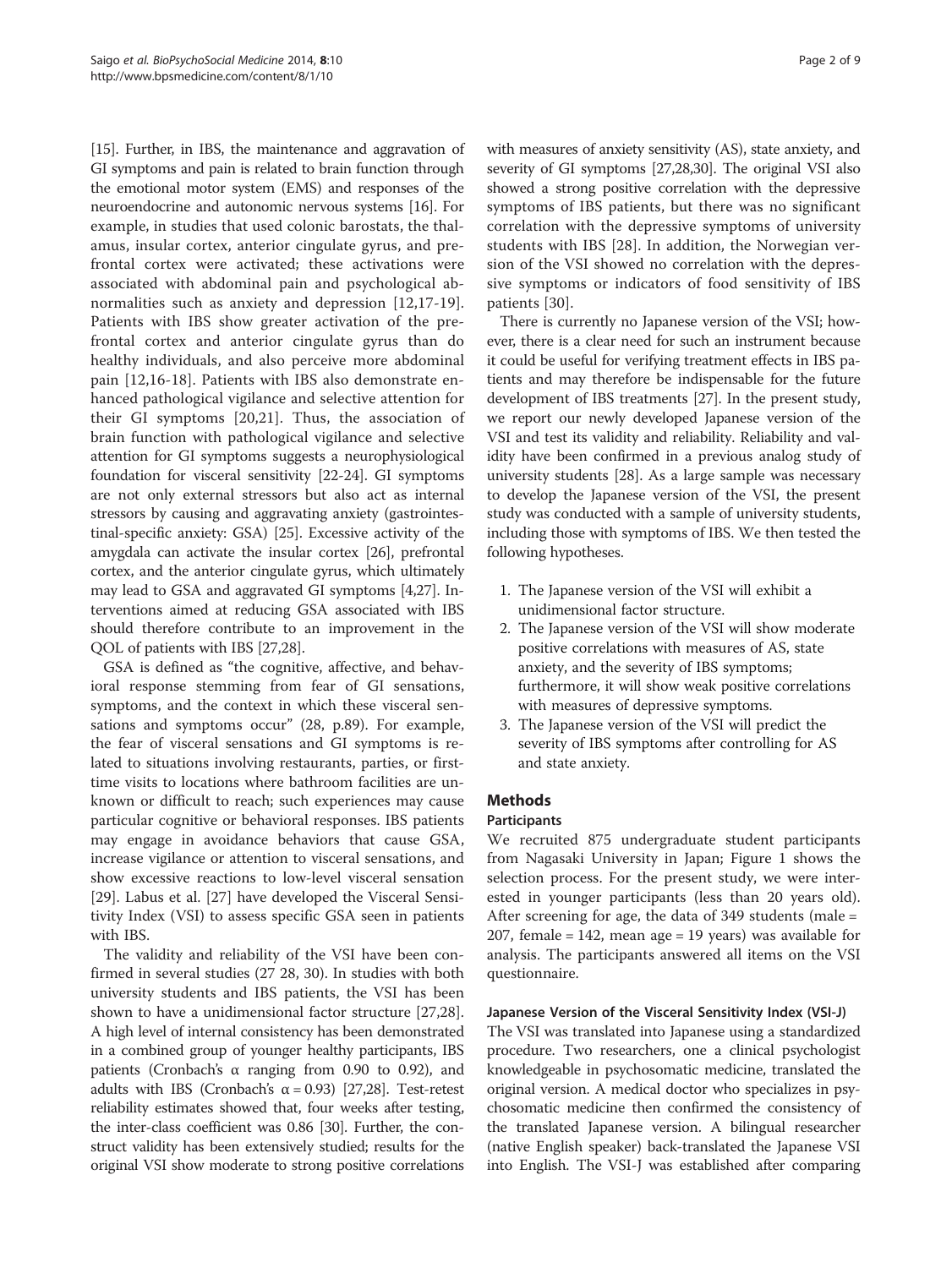<span id="page-2-0"></span>

the results of the back translation to the original, and there was agreement among the researchers about the nuances (Tables [1](#page-3-0) and [2](#page-4-0)).

The VSI measures gastrointestinal specific anxiety using 15 questionnaire items, with responses ranging from 1 (strongly agree) to 6 (strongly disagree). The VSI was "reverse scored" according to previously established methods [\[27](#page-8-0)], with scores ranging from 0 to 5. Total scores ranged from 0 (no GI-specific anxiety) to 75 (severe GI-specific anxiety).

#### Rome III diagnostic questionnaire

Rome III criteria are widely used for the diagnosis of IBS. These criteria include recurrent abdominal pain or discomfort (on at least 3 days/month in the last 3 months) associated with two or more of the following: [\[1](#page-7-0)] improved by defecation, [[2](#page-8-0)] onset associated with a change in frequency of stool, and [[3](#page-8-0)] onset associated with a change in form (appearance) of stool. The Rome III diagnostic questionnaire has been confirmed as a reliable and valid self-administered questionnaire for the purpose of diagnosing IBS (Drs. Kanazawa & Fukudo, personal communication). The questionnaire determines whether a person is IBS-positive or non-IBS.

#### The IBS Severity Index (IBS-SI)

In the present study, the IBS-SI was used to assess the severity of GI symptoms [[31](#page-8-0)]. The IBS-SI consists of five items with total scores ranging from 0 to 500. Mild, moderate and severe symptoms of IBS are indicated by scores of 75 to 174, 175 to 299, and 300 or over, respectively [[31](#page-8-0)]. The VSI has shown strong positive correlations with the severity of the GI symptoms of both healthy (non-IBS) individuals and individuals with IBS (IBS-positive) [[28](#page-8-0)]. Therefore, the IBS-SI measure of symptom severity was used to examine the construct validity of the VSI-J.

### The Hospital Anxiety and Depression scale (HAD)

The HAD is a 14-item self-administered anxiety and depression scale specifically designed for use in nonpsychiatric settings [[32](#page-8-0)]. Seven of the items relate to anxiety (HAD-ANX) and seven to depression (HAD-DEP). Participants rate each item on a scale from 0 to 3. Higher ratings indicate a greater number of symptoms of anxiety or depression. Two scores (one each for the HAD-ANX and the HAD-DEP) are calculated, each ranging from 0 to 21. Scores of 0 to 7 on the respective subscales are considered normal, with 8 to 10 being borderline and scores of 11 to 21 indicating probable clinical cases [[32](#page-8-0)]. Our scoring methods conformed to those of the original version of the scale [\[32\]](#page-8-0). Scores on the original VSI were significantly and moderately correlated with scores on the HAD-ANX but showed a weak correlation with HAD-DEP scores [\[28\]](#page-8-0). Therefore, the HAD was used to examine the construct validity of the VSI-J.

#### The Anxiety Sensitivity Index (ASI)

The ASI is a 16-item self-administered questionnaire about anxiety sensitivity designed to assess fear of bodily sensations associated with arousal [\[33,34](#page-8-0)]. Items are rated on 5-point Likert scales ranging from 0 (very little) to 4 (very much). Previous research has shown that the original VSI is significantly and strongly correlated with measures of AS among both IBS patients and healthy individuals [\[28\]](#page-8-0). AS was related to an understanding of GSA constructed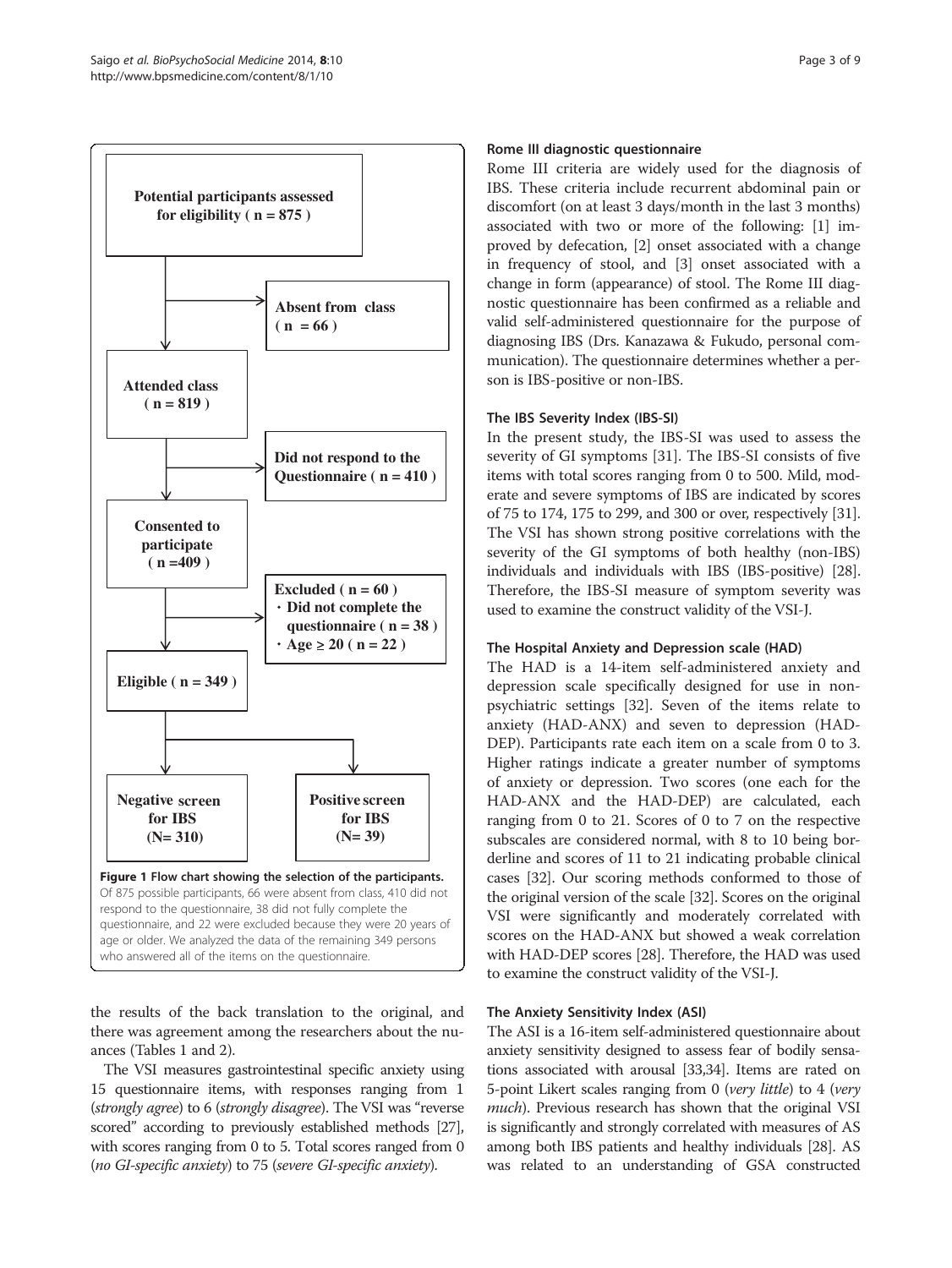#### <span id="page-3-0"></span>Table 1 Original version of the VSI [\[27](#page-8-0)]

|      | <b>Visceral Sensitivity Index (VSI)</b>                                                                |                          |                     |                 |                    |                        |                             |
|------|--------------------------------------------------------------------------------------------------------|--------------------------|---------------------|-----------------|--------------------|------------------------|-----------------------------|
| Item |                                                                                                        | <b>Strongly</b><br>agree | Moderately<br>agree | Mildly<br>agree | Mildly<br>disagree | Moderately<br>disagree | <b>Strongly</b><br>disagree |
|      | I worry that whenever I eat during the day, bloating and distension in<br>my belly will get worse.     |                          | 2                   | 3               | 4                  | 5                      | 6                           |
| 2    | I get anxious when I go to a new restaurant.                                                           |                          | 2                   | 3               | 4                  | 5                      | 6                           |
| 3    | often worry about problems in my belly.                                                                |                          | 2                   | 3               | 4                  | 5                      | 6                           |
| 4    | I have a difficult time enjoying myself because I cannot get my mind<br>off of discomfort in my belly. |                          | 2                   | 3               | 4                  | 5                      | 6                           |
| 5    | I often fear that I won't be able to have a normal bowel movement.                                     |                          | 2                   | 3               | 4                  | 5                      | 6                           |
| 6    | Because of fear of developing abdominal discomfort, I seldom try<br>new foods.                         |                          | $\mathcal{P}$       | 3               | $\overline{4}$     | 5                      | 6                           |
| 7    | No matter what I eat, I will probably feel uncomfortable.                                              |                          | $\overline{2}$      | 3               | 4                  | 5                      | 6                           |
| 8    | As soon as I feel abdominal discomfort I begin to worry and feel anxious.                              |                          | 2                   | 3               | 4                  | 5                      | 6                           |
| 9    | When I enter a place I haven't been before, one of the first things I do<br>is to look for a bathroom. |                          | $\mathcal{P}$       | 3               | 4                  | 5                      | 6                           |
| 10   | I am constantly aware of the feelings I have in my belly.                                              |                          | 2                   | 3               | 4                  | 5                      | 6                           |
|      | often feel discomfort in my belly could be a sign of a serious illness.                                |                          | $\overline{2}$      | 3               | 4                  | 5                      | 6                           |
| 12   | As soon as I awake, I worry that I will have discomfort in my belly<br>during the day.                 |                          | 2                   | 3               | 4                  | 5                      | 6                           |
| 13   | When I feel discomfort in my belly, it frightens me.                                                   |                          | 2                   | 3               | 4                  | 5                      | 6                           |
| 14   | In stressful situations, my belly bothers me a lot.                                                    |                          | $\mathcal{P}$       | 3               | 4                  | 5                      | 6                           |
|      | 15 I constantly think about what is happening inside my belly.                                         |                          | $\mathcal{P}$       | 3               | 4                  | 5                      | 6                           |

through introspection and resulting in worry, fear, and vigilance [\[27,28](#page-8-0)]. Therefore, the ASI was used to examine the construct validity of the VSI-J.

#### Procedure

The questionnaire survey was presented in the classroom during an academic session. We explained the research procedures and general purpose, and provided both a written and verbal explanation of the intended use of the data. In addition, we explained that persons who did not consent to participate in the study would be placed at no disadvantage whatsoever. We only analyzed the data of those students who agreed to participate.

#### Statistical analysis

Analyses were carried out using IBM SPSS Statistics 20.0 (SPSS, Inc., Chicago, IL, USA) Descriptive statistics are presented as means  $\pm$  standard deviations (SD), along with 95% confidence intervals. We used unpaired  $t$ -tests to compare IBS-positive and non-IBS groups. The factor structure of the VSI-J was confirmed by exploratory factor analysis (EFA). The internal consistency reliability of the VSI-J was determined using Cronbach's α. The construct validity was measured using Pearson's correlation coefficients between the VSI-J and scores on the ASI, HAD-ANX, HAD-DEP, and IBS-SI. The discriminant validity of the VSI-J was measured using the partial

correlation coefficient between the VSI-J and the IBS-SI while controlling for HAD-ANX and ASI scores. Hierarchical multiple regression analyses were conducted to examine the incremental validity of the VSI-J; IBS-SI scores were the dependent variable and the scores on the VSI-J, ASI, and HAD-ANX were independent variables. For all tests, a  $p$ -value of .05 (two-tailed) was regarded as the cutoff for statistical significance.

#### Ethics

The study protocol was approved by the Ethics Committee of Nagasaki University, which confirmed that the study design was in accordance with the Declaration of Helsinki; all participants provided informed consent.

# Results

#### **Demographics**

Table [3](#page-4-0) shows the demographic data for the present study participants, and reference data for university students obtained in a previous study [[28\]](#page-8-0). The prevalence of IBS in the study sample was 11%; the overall gender distribution of the sample was 59% male and 41% female. However, within the IBS-positive group, 67% were female and 33% were male. The scores were significantly higher for the IBS-positive group than for the non-IBS group on the VSI-J (total;  $t = 4.96$ ,  $p < 0.0001$ ), the ASI ( $t = 2.86$ ,  $p = 0.0044$ ), and the IBS-SI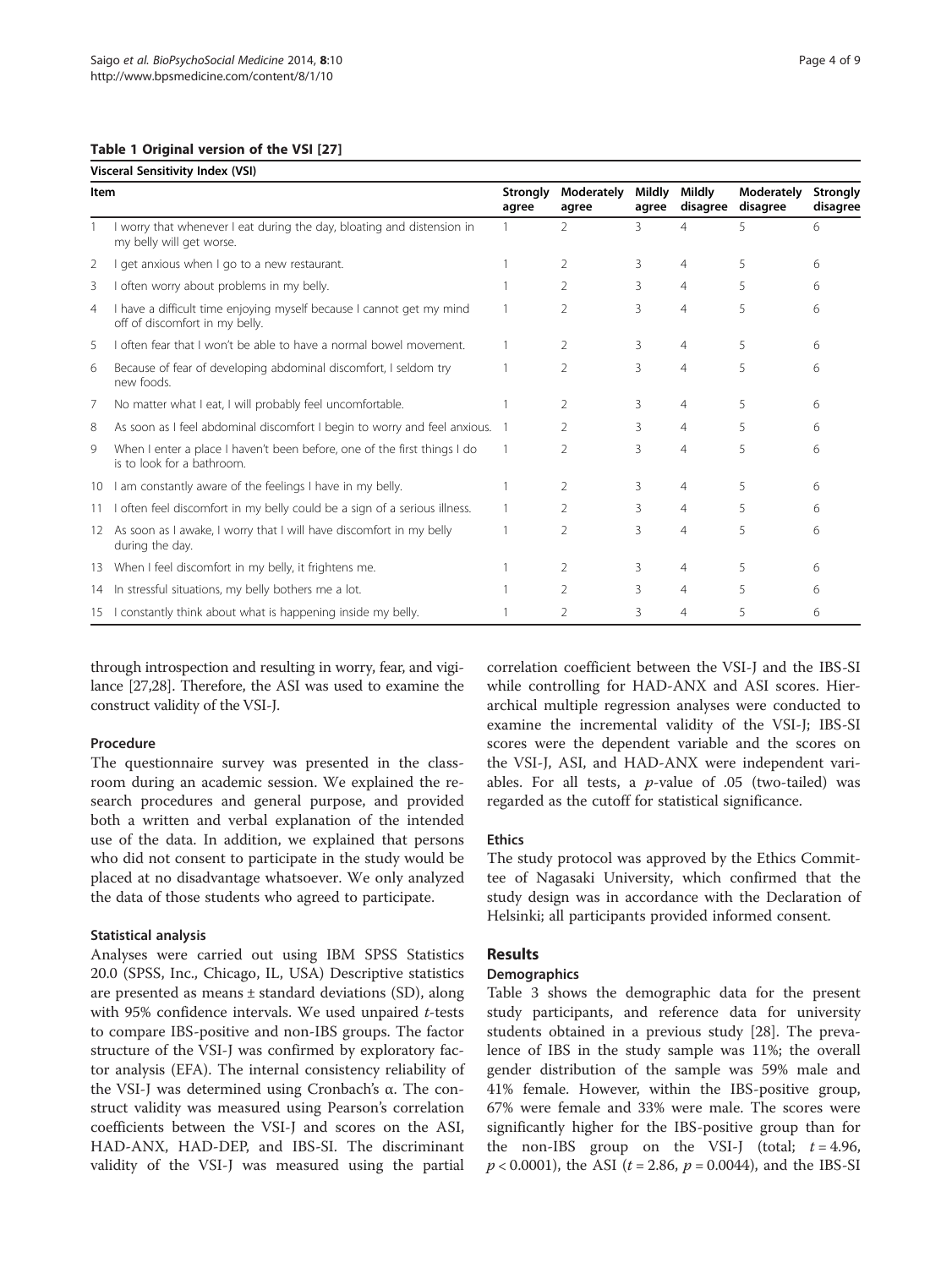# <span id="page-4-0"></span>Table 2 Japanese version of the VSI

| Visceral Sensitivity Index Japanese version (VSI-J) |                                                 |                |                |   |                                                             |             |   |  |
|-----------------------------------------------------|-------------------------------------------------|----------------|----------------|---|-------------------------------------------------------------|-------------|---|--|
| 項目                                                  |                                                 |                | てはまる てはまる      |   | とてもあ まあまあ あ どちらかといえ どちらかといえば あまりあて まったくあて<br>ばあてはまる あてはまらない | はまらない はまらない |   |  |
| $1 \quad$                                           | 何かを食べるときは、いつもおなか<br>の膨れる感じや張る感じが悪化する<br>ことを心配する | $\mathbf{1}$   | $\overline{2}$ | 3 | $\overline{4}$                                              | 5           | 6 |  |
|                                                     | 2 新しいレストランに行くときは不安<br>になる                       | $\mathbf{1}$   | $\mathcal{P}$  | 3 | $\overline{4}$                                              | 5           | 6 |  |
| 3                                                   | 私はおなかの問題についてよく心配する 1                            |                | $\mathcal{P}$  | 3 | $\overline{4}$                                              | 5           | 6 |  |
| $\overline{4}$                                      | おなかの不快感が頭から離れないた<br>めに、楽しく時間を過ごすこと<br>が難しい      | $\sim$ 1       | $\mathcal{P}$  | 3 | $\overline{4}$                                              | 5           | 6 |  |
| .5                                                  | 私は排便が正常にならないのではない<br>かとよく恐れている                  | $\overline{1}$ | $\mathcal{P}$  | 3 | $\overline{4}$                                              | 5           | 6 |  |
| 6                                                   | おなかに不快感が牛じることを恐れ<br>て、新しい食べ物を食べることはほ<br>とんどない   | $\mathbf{1}$   | $\overline{2}$ | 3 | $\overline{4}$                                              | 5           | 6 |  |
| 7                                                   | たとえ何を食べても、おそらく落ち着か 1<br>ない気持ちになる                |                | $\mathcal{P}$  | 3 | $\overline{4}$                                              | 5           | 6 |  |
| 8                                                   | おなかに不快感が生じるとすぐに悩ん<br>だり 不安になったりする               | $\overline{1}$ | $\overline{2}$ | 3 | $\overline{4}$                                              | 5           | 6 |  |
|                                                     | 9 今まで行ったことがない場所に入っ<br>た時、まず最初にトイレを探す            | $\overline{1}$ | $\mathcal{P}$  | 3 | $\overline{4}$                                              | 5           | 6 |  |
|                                                     | 10 私はおなかの感覚をいつも意識している 1                         |                | $\mathcal{P}$  | 3 | $\overline{4}$                                              | 5           | 6 |  |
|                                                     | 11 おなかの不快感は深刻な病気の兆候で<br>はないかとよく考えてしまう           | $\overline{1}$ | $\mathcal{P}$  | 3 | $\overline{4}$                                              | 5           | 6 |  |
|                                                     | 12 朝起きるとすぐにその日おなかに不<br>快感が生じることを心配する            | $\overline{1}$ | 2              | 3 | $\overline{4}$                                              | 5           | 6 |  |
|                                                     | 13 おなかに不快感が生じると怖くなる                             | $\overline{1}$ | 2              | 3 | $\overline{4}$                                              | 5           | 6 |  |
|                                                     | 14 ストレスの多い状況では、おなかの不快 1<br>感が増す                 |                | $\overline{2}$ | 3 | $\overline{4}$                                              | 5           | 6 |  |
|                                                     | 15 私は白分のおなかの中で何が起きて<br>いるかをいつも考える               | $\overline{1}$ | $\mathcal{P}$  | 3 | $\overline{4}$                                              | 5           | 6 |  |

# Table 3 Age, sex, and inventory scores

| <b>Variables</b> | All participants              | Non-IBS                     | $IBS+$                                       | Reference value [28] |                  |  |
|------------------|-------------------------------|-----------------------------|----------------------------------------------|----------------------|------------------|--|
|                  | $(N = 349)$                   | $(N = 310)$                 | $(N = 39)$                                   | Non-IBS              | $IBS+$           |  |
| Age              | $18.8 \pm 0.5$ [18.7-18.8]    | $18.8 \pm 0.6$ [18.7-18.9]  | $18.8 \pm 0.6$ (18.6-18.8)                   | 19                   | 19               |  |
| Sex (% male)     | 59 [54-64]                    | 63 [57-68]                  | 33 [21-49]                                   |                      |                  |  |
| $IBS + (%)$      | $11 [8 - 15]$                 |                             |                                              |                      |                  |  |
| <b>VSI</b>       | $15.2 \pm 13.6$ [13.8-16.6]   | $14.0 \pm 12.9$ [12.5-15.4] | $25.1 \pm 15.3$ [20.2-30.1] <sup>**</sup>    | $8.2$ [7.2-9.2]      | 28.0 [22.1-33.9] |  |
| ASI              | $16.6 \pm 9.7$ [15.7-17.6]    | $16.1 \pm 9.2$ [15.0-17.1]  | $20.8 \pm 12.4$ [16.7-24.8] <sup>**</sup>    | 18.6 [18.5-18.7]     | 23.2 [19.5-26.9] |  |
| <b>HAD-ANX</b>   | $8.5 \pm 4.0$ [8.1-8.9]       | $8.4 \pm 4.0$ [8.0-8.9]     | $9.3 \pm 4.5$ [7.8-10.7]                     | $6.5$ [6.1-6.9]      | $8.5$ [7.7-9.3]  |  |
| <b>HAD-DEP</b>   | $7.6 \pm 3.1$ [7.3-7.9]       | $7.6 \pm 3.1$ [7.3-8.0]     | $7.5 \pm 2.9$ [6.5-8.4]                      | $3.1$ $[2.7 - 3.5]$  | $5.4$ [5.0-5.8]  |  |
| <b>IBS-SI</b>    | $103.8 \pm 86.7$ [96.1-114.0] | $90.9 \pm 77.3$ [82.3-99.6] | $206.2 \pm 91.0$ [176.7-225.7] <sup>**</sup> |                      |                  |  |

Data are expressed as: mean  $\pm$  standard deviation [95% confidence interval].

Abbreviations: VSI Visceral Sensitivity Index, ASI Anxiety Sensitivity Index, HAD-ANX and HAD-DEP subscales of the Hospital Anxiety and Depression Scale, IBS-SI Irritable Bowel Syndrome Severity Index, IBS + positive diagnosis of Irritable Bowel Syndrome, Non-IBS no presence of Irritable Bowel Syndrome.  $**p < 0.01$  for IBS + vs. Non-IBS.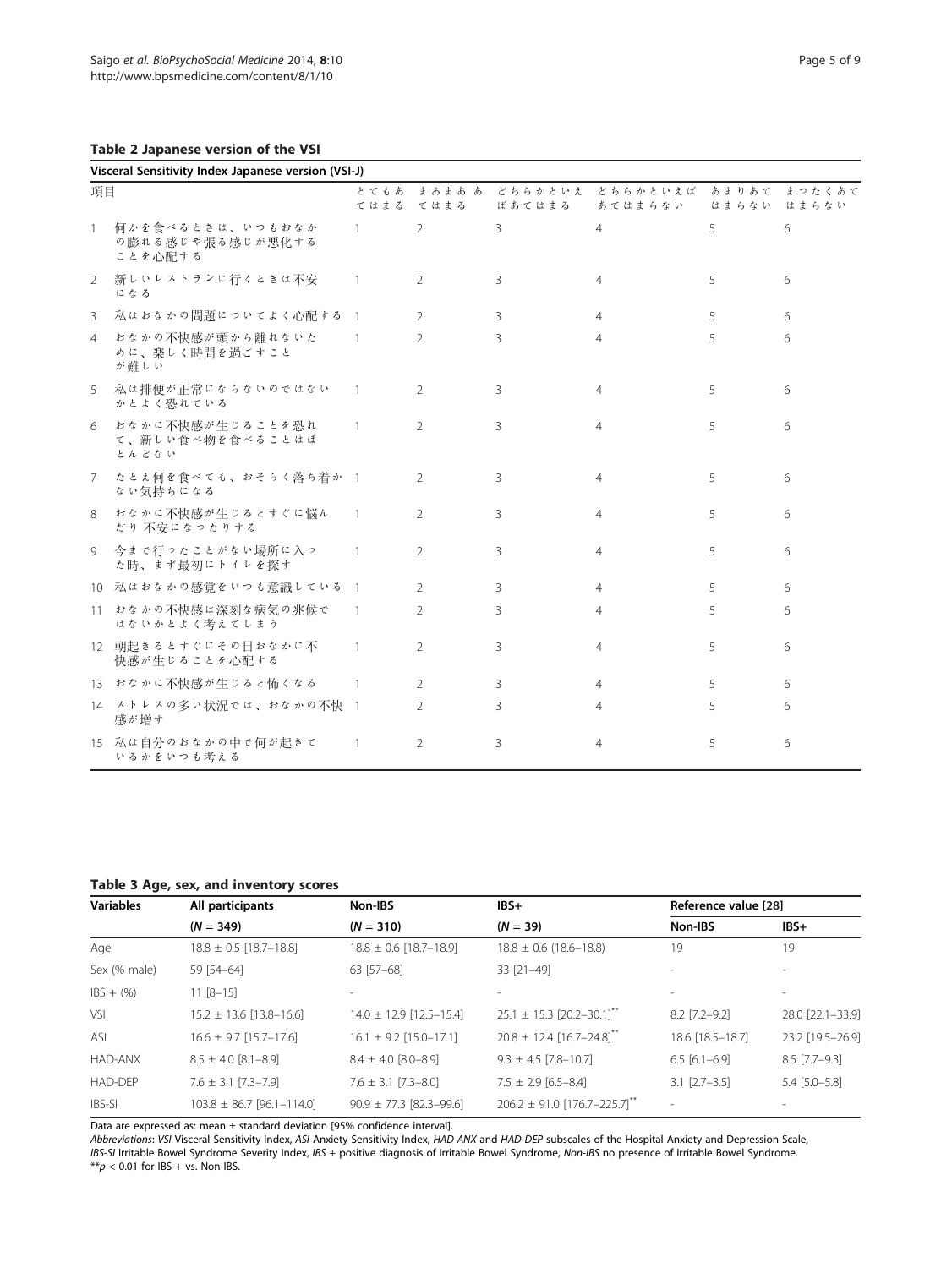$(t = 8.59, p < 0.0001)$ . However, there was no significant difference in the total HAD-ANX  $(t = 1.20, p = 0.2305)$ and total HAD-DEP ( $t = 0.26$ ,  $p = 0.7931$ ) scores.

#### Factor structure

To examine the factor structure of the VSI-J, we conducted an EFA (using maximum likelihood estimation and promax rotation) without assigning the number of factors (Table 4). There are four criteria for estimating factor structure: [\[1\]](#page-7-0) initial eigenvalues greater than one, [[2\]](#page-8-0) shape of the scree plot, [[3](#page-8-0)] interpretations of factor structure, and [[4\]](#page-8-0) factor loadings greater than 0.40. Initial eigenvalues greater than one were observed for two factors (first factor eigenvalue = 8.18, second factor eigenvalue = 1.17). However, the shape of the scree plot suggested a unidimensional factor structure. Accordingly, we then analyzed the factor structure by conducting exploratory analyses and assigning either one or two factors. The results confirmed a unidimensional factor structure. That is, a single factor accounted for 54% of the total variance. This was consistent with findings for the original VSI [[27](#page-8-0),[28](#page-8-0)].

#### Reliability

To examine reliability, we calculated Cronbach's α for all scale measures. All measures demonstrated high internal consistency and were therefore considered reliable (VSI-J, α = 0.93; ASI, α = 0.88; total HAD, α = 0.73; HAD-ANX,  $\alpha$  = 0.66; HAD-DEP,  $\alpha$  = 0.50; IBS-SI;  $\alpha$  = 0.74).

# Validity

# Construct validity

Table [5](#page-6-0) gives Pearson's correlation coefficients among the VSI-J, ASI, HAD-ANX, HAD-DEP and IBS-SI. Overall, scores on the VSI-J were significantly correlated with scores on the ASI  $(r = 0.46, p < 0.0001)$ , HAD-ANX  $(r = 0.19, p = 0.0003)$ , and IBS-SI  $(r = 0.43, p < 0.0001)$ . However, there was no significant correlation with the HAD-DEP  $(r = 0.10, p = 0.0511)$ . For the IBS-positive group ( $n = 39$ ), there was a significant correlation between scores on the VSI-J and scores on the ASI  $(r = 0.44,$  $p = 0.0048$ , HAD-ANX ( $r = 0.32$ ,  $p = 0.0445$ ), and IBS-SI  $(r = 0.65, p < 0.0001)$ . However, there was no significant correlation between VSI-J and HAD-DEP scores  $(r = 0.27, p = 0.0976)$ . For the non-IBS group  $(n = 310)$ , there was a significant correlation between scores on the VSI-J and scores on the ASI  $(r = 0.41, p < 0.0001)$ , HAD-ANX  $(r = 0.16, p = 0.0051)$ , and IBS-SI  $(r = 0.36,$  $p < 0.0001$ ). However, there was no significant correlation between VSI-J and HAD-DEP scores  $(r = 0.09, p =$ 0.1096).

#### Discriminant validity

To examine the discriminant validity of the VSI-J, we calculated the partial correlation coefficient (for the whole sample,  $N = 349$ ) between the VSI-J and IBS-SI while controlling for scores on the HAD-ANX and ASI. The result was a significant correlation between scores on the VSI-J and the IBS-SI  $(r = 0.45, p < 0.0001)$ .

Table 4 Factor analysis of the Japanese version of the Visceral Sensitivity Index

| Item         | <b>Statement</b>                                                                                    | <b>Factor</b><br>loadings | Item-total<br>correlation |  |
|--------------|-----------------------------------------------------------------------------------------------------|---------------------------|---------------------------|--|
|              | I worry that whenever I eat during the day, bloating and distension in my belly will get worse.     | 0.53                      | 0.61                      |  |
| 2            | I get anxious when I go to a new restaurant.                                                        | 0.42                      | 0.52                      |  |
| 3            | I often worry about problems in my belly.                                                           | 0.72                      | 0.78                      |  |
| 4            | I have a difficult time enjoying myself because I cannot get my mind off of discomfort in my belly. | 0.74                      | 0.79                      |  |
| 5            | I often fear that I won't be able to have a normal bowel movement.                                  | 0.77                      | 0.79                      |  |
| 6            | Because of fear of developing abdominal discomfort, I seldom try new foods.                         | 0.56                      | 0.62                      |  |
| 7            | No matter what I eat, I will probably feel uncomfortable.                                           | 0.62                      | 0.66                      |  |
| 8            | As soon as I feel abdominal discomfort I begin to worry and feel anxious.                           | 0.82                      | 0.82                      |  |
| 9            | When I enter a place I haven't been before, one of the first things I do is to look for a bathroom. | 0.58                      | 0.62                      |  |
| 10           | I am constantly aware of the feelings I have in my belly.                                           | 0.83                      | 0.82                      |  |
| 11           | I often feel discomfort in my belly could be a sign of a serious illness.                           | 0.81                      | 0.80                      |  |
| 12           | As soon as I awake, I worry that I will have discomfort in my belly during the day.                 | 0.82                      | 0.81                      |  |
| 13           | When I feel discomfort in my belly, it frightens me.                                                | 0.82                      | 0.82                      |  |
| 14           | In stressful situations, my belly bothers me a lot.                                                 | 0.68                      | 0.72                      |  |
| 15           | constantly think about what is happening inside my belly.                                           | 0.81                      | 0.80                      |  |
| Eigenvalue   |                                                                                                     | 8.18                      |                           |  |
| Variance (%) |                                                                                                     | 54.56                     |                           |  |

Note. While factor analysis was performed with the Japanese version of the VSI, the original English items are given here for ease of reference.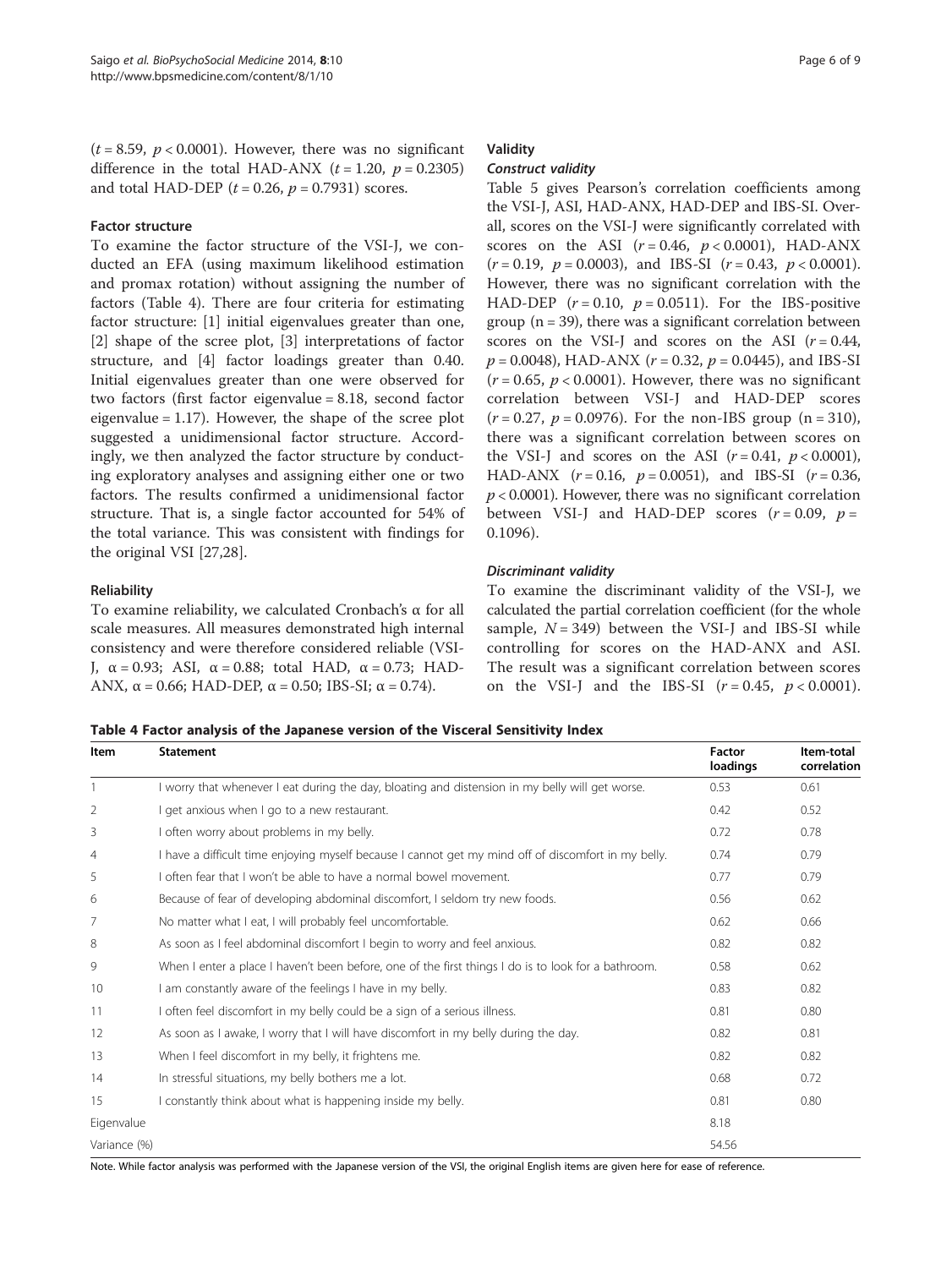<span id="page-6-0"></span>Table 5 Correlation matrices for the construct validation of the Japanese version of the VSI

| VSI       | ASI                 | <b>HAD-ANX</b> | <b>HAD-DEP</b> |
|-----------|---------------------|----------------|----------------|
|           |                     |                |                |
|           |                     |                |                |
| $0.19***$ | $0.30***$           |                |                |
| 0.10      | $0.17***$           | $0.53***$      |                |
| $0.43***$ | $0.24$ <sup>*</sup> | 0.09           | 0.09           |
|           |                     |                |                |
| $0.44***$ |                     |                |                |
| $0.32^*$  | $0.57***$           |                |                |
| 0.27      | $0.47***$           | $0.60***$      |                |
| $0.65***$ | $0.50***$           | 0.30           | 0.24           |
|           |                     |                |                |
| $0.41***$ |                     |                |                |
| $0.16***$ | $0.24***$           |                |                |
| 0.09      | $0.13^*$            | $0.52***$      |                |
| $0.36***$ | $0.14$ <sup>*</sup> | 0.04           | 0.09           |
|           | $0.46^{**}$         |                |                |

Abbreviations: VSI Visceral Sensitivity Index, ASI Anxiety Sensitivity Index, HAD-ANX and HAD-DEP subscales of the Hospital Anxiety and Depression scale, IBS-SI Irritable Bowel Syndrome Severity Index.

 $*$ p < 0.05,  $**$ p < 0.01.

Furthermore, there was a significant correlation between VSI-J and IBS-SI scores when controlling for only the ASI  $(r = 0.40, p < 0.0001)$ .

#### Incremental validity

To examine the ability of the VSI-J to predict GI symptoms, we conducted a hierarchical multiple regression analysis (for the whole sample,  $N = 349$ ) with the IBS-SI score as the dependent variable and the VSI-J, ASI, and

Table 6 Hierarchical multiple regression analysis with IBS-SI as the dependent variable

| Variable     | Step 1     |                 |      |                      | Step 2  |                 |            |         |
|--------------|------------|-----------------|------|----------------------|---------|-----------------|------------|---------|
|              | В          | SE <sub>B</sub> | β    | t value              | B       | SE <sub>B</sub> | β          | t value |
| Step 1       |            |                 |      |                      |         |                 |            |         |
| HAD-ANX      | 0.52       | 1.16            | 0.02 | 0.44                 | $-0.13$ | 1.16            | 0.01       | 0.12    |
| ASI          | 2.06       | 0.49            | 0.23 | $4.22$ <sup>**</sup> | 0.45    | 0.49            | 0.05       | 0.93    |
| Step 2       |            |                 |      |                      |         |                 |            |         |
| VSI          |            |                 |      |                      | 2.78    | 0.33            | 0.43       | 8.23    |
| F value      | $10.51***$ |                 |      |                      |         |                 | $30.94***$ |         |
| Adj $R^2$    | 0.052      |                 |      |                      |         |                 | 0.205      |         |
| $\Delta R^2$ | 0.06       |                 |      | $0.16^{^{\circ}}$    |         |                 |            |         |

Note.  $N = 349$ .

Abbreviations: IBS-SI Irritable Bowel Syndrome Severity Index, B regression coefficients, SE B standard errors for regression coefficients, β standard regression coefficient, Adj  $R^2$  adjusted multiple correlation coefficient, Δ $R^2$ changes in the multiple squared correlation coefficient, VSI = Visceral Sensitivity Index, ASI Anxiety Sensitivity Index, HAD-ANX subscale of the Hospital Anxiety and Depression scale.

HAD-ANX scores as independent variables (Table 6). For the first step, independent variables were the ASI and HAD-ANX scores; for the second step, the independent variable was the VSI-J score. The adjusted multiple correlation coefficient for the IBS-SI increased significantly from the first to the second step (5.2% to 20.5%). These findings suggest that the VSI-J contributed unique effects to the IBS-SI.

### Discussion

Our hypotheses were mainly supported by the findings of the present study. As expected, the VSI-J exhibited a unidimensional factor structure (Hypothesis 1). Further, VSI-J scores were significantly and moderately correlated with scores on the ASI, HAD-ANX, and IBS-SI (Hypothesis 2); however, there was no significant correlation between the VSI-J scores and those of the HAD-DEP. As anticipated, when we controlled for ASI (anxiety sensitivity) and HAD-ANX (anxiety) scores, scores on the VSI-J predicted IBS-SI (GI symptom severity; Hypothesis 3).

Our study was able to demonstrate that the VSI-J is a sufficiently reliable measure of anxiety about GI symptoms. We demonstrated (using EFA) that the index has a unidimensional factor structure similar to that of the original VSI. Cronbach's α was similar to that found in previous studies [[27](#page-8-0),[28](#page-8-0)] with the original VSI ( $\alpha = 0.93$ ) vs. α = 0.90–0.93, respectively), indicating that the VSI-J also has high levels of internal consistency.

We were also able to verify the construct validity of the VSI-J. Correlational analyses showed that scores on the VSI-J were related to scores on measures of anxiety sensitivity (ASI), anxiety (HAD-ANX), and the severity of symptoms (IBS-SI). This is consistent with previous research with the original VSI [\[27,28\]](#page-8-0). We found a significant correlation between measures of anxiety sensitivity and gastrointestinal specific anxiety as measured by the VSI-J, confirming previous studies showing that individuals with high trait anxiety and high anxiety sensitivity are more likely to report feeling anxious about their gastrointestinal symptoms [[27,28](#page-8-0)].

Generally, in IBS, a correlation is seen between depression and anxiety [[11\]](#page-8-0). It has also been reported that as GI symptoms increase in severity, psychological distress also increases [\[12](#page-8-0)-[14\]](#page-8-0). A previous study has reported that scores on the VSI and the HAD-DEP are significantly correlated in patients with a clinical diagnosis of IBS, although this correlation was not observed in university students with symptoms of IBS [\[28\]](#page-8-0). Given previously reported findings regarding the correlation between depression and anxiety in individuals diagnosed with IBS, we expected to see at least a weak correlation between the VSI-J scores and the scores on the depression measure (HAD-DEP). However, we did not find such a correlation. This may be due to the fact that, of participants in this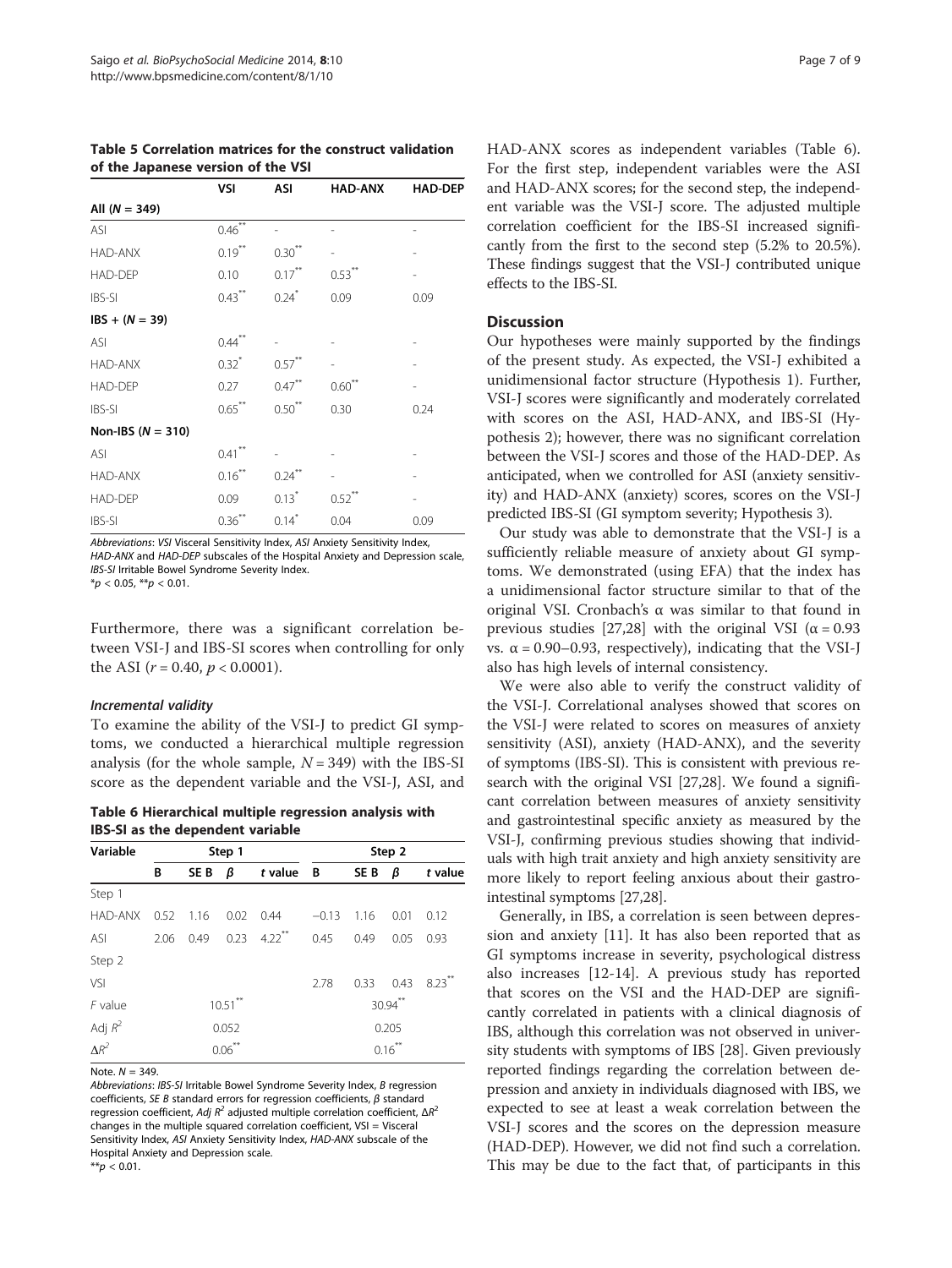<span id="page-7-0"></span>study, those with IBS symptoms only experienced moderately severe GI symptoms, as measured by the IBS-SI.

Our analyses revealed two findings important for understanding the relationship between anxiety and gastrointestinal symptoms. The results of the partial correlation analysis showed that the VSI-J has discriminant validity, as shown by a significant correlation between the VSI-J and the severity measure (IBS-SI) independent of the effects of anxiety and anxiety sensitivity. Further, the results of the hierarchical multiple regression analysis showed that the VSI-J has incremental validity that uniquely affects the IBS-SI. Therefore, it may be appropriate to assess the symptoms of the IBS patient by treating GSA rather than anxiety or AS. Together, these results suggest two intriguing possibilities. First, AS is highly relevant in cases of respiratory and cardiac sensation [[35\]](#page-8-0). It is therefore possible that the VSI-J measures fear responses to GI symptoms and GI sensations, and that it is possible to predict the severity of IBS-SI scores. Second, hyperactivity in the hypothalamic-pituitary-adrenal axis and prefrontal cortex is associated with increased levels of visceral sensitivity, which may exacerbate GI symptoms [[36\]](#page-8-0). Consequently, it is possible that GSA is associated with symptom severity because of the direct path of the efferent nerve originating in the brain and projecting to the gastrointestinal tract.

It is desirable to conduct additional studies to further confirm the reliability and validity of the VSI-J, and to address the following points.

First, this study included only students attending a university located in a medium-sized city on the island of Kyushu in western Japan. Additionally, the present study was based solely on results from a screening questionnaire; it did not include diagnosis or evaluation of symptom severity by a physician. Therefore, it is not known whether these results can be extended to clinical samples in the general population. It will be important to replicate our findings with a general population of patients diagnosed with IBS. At the same time, however, the prevalence of IBS in this study (14%) was similar to that reported for the general population in Japan [[37\]](#page-8-0). It has also been reported that individuals who had never sought treatment for IBS symptoms had higher state anxiety compared with healthy subjects, which matches the pattern usually seen in IBS patients [\[37](#page-8-0)]. Thus, we believe sampling bias was unlikely to have affected the conclusions of the present study.

Additionally, at this time, the total VSI-J score does not distinguish between minor and severe symptoms. In the future, it will be necessary to set guidelines and cut-off points so that the scale may be used in clinical settings.

Finally, attention to the GI symptoms of IBS patients may be related to activity in the anterior cingulate and prefrontal cortex [[38](#page-8-0)]. It is important to further study the

relationship between executive functioning and GSA, so that eventually the VSI may be used as a measure of brain-gut interaction.

In terms of clinical application, reductions in visceral sensitivity (as measured by the VSI-J) are anticipated as a possible endpoint for IBS interventions, which incorporate pharmacotherapy, exercise therapy, psychotherapy, and nutritional therapy. In recent years, the VSI has been used in Western countries when implementing cognitive behavioral therapy to reduce anxiety associated with IBS symptoms [[29,39,40\]](#page-8-0). Cognitive behavioral therapy is used with the goal of changing individuals' evaluations of threat in situations that cause symptom anxiety and to reduce avoidance behavior. This approach has been shown to significantly improve GI symptoms and GSA [\[29](#page-8-0)].

In conclusion, the present study examined the reliability and validity of the newly developed VSI-J in a sample of university students. The scale was found to be reliable and valid in a manner consistent with the original VSI. The VSI-J may now be used to better assess the impact of interventions targeting the reduction of GSA in Japanese patients with IBS. Furthermore, the results of this study may aid in efforts to use the VSI to compare psychological aspects of IBS patients across cultures.

#### Competing interests

The authors report no conflicts of interests.

#### Authors' contributions

TS and JT participated in the design of this study, carried out data collection, translated VSI into Japanese, analyzed the data and drafted the manuscript. TH, NN and TT provided the information about the psychological variables. PB carried out back translation into English, and confirmed phrasing nuances with JL and BN. MK, SS and SF evaluated the results of the study and reviewed the manuscript. All authors read and approved the final manuscript.

#### Acknowledgments

We would like to express our gratitude to the participants in the present study. This study was supported by the Center for Health and Community Medicine at Nagasaki University and Japan Society for the Promotion of Science KAKENHI Grant Number 24530876.

#### Author details

<sup>1</sup> Center for Health and Community Medicine, Nagasaki University, Nagasaki Japan. <sup>2</sup> Department of Preventive Medicine, Graduate School of Biomedical Sciences, Nagasaki University, Nagasaki, Japan. <sup>3</sup>Department of Occupational Therapy, School of Health and Social Services, Saitama Prefectural University, Saitama, Japan. <sup>4</sup>Tohoku Medical Megabank Organization, Tohoku University, Miyagi, Japan. <sup>5</sup>Department of Clinical Psychology, School of Psychological Science, Health Sciences University of Hokkaido, Hokkaido, Japan. 6 Department of Behavioral Medicine, Tohoku University Graduate School of Medicine, 2-1 Seiryo, Aoba, Sendai, Miyagi 980-8575, Japan. <sup>7</sup>Department of Medicine, Center for Neurobiology of Stress, David Geffen School of Medicine, University of California Los Angeles, Los Angeles, CA, USA.

#### Received: 19 November 2013 Accepted: 11 March 2014 Published: 21 March 2014

#### References

1. Drossman DA: The functional gastrointestinal disorders and the Rome III process. Gastroenterology 2006, 130:1377–1390.